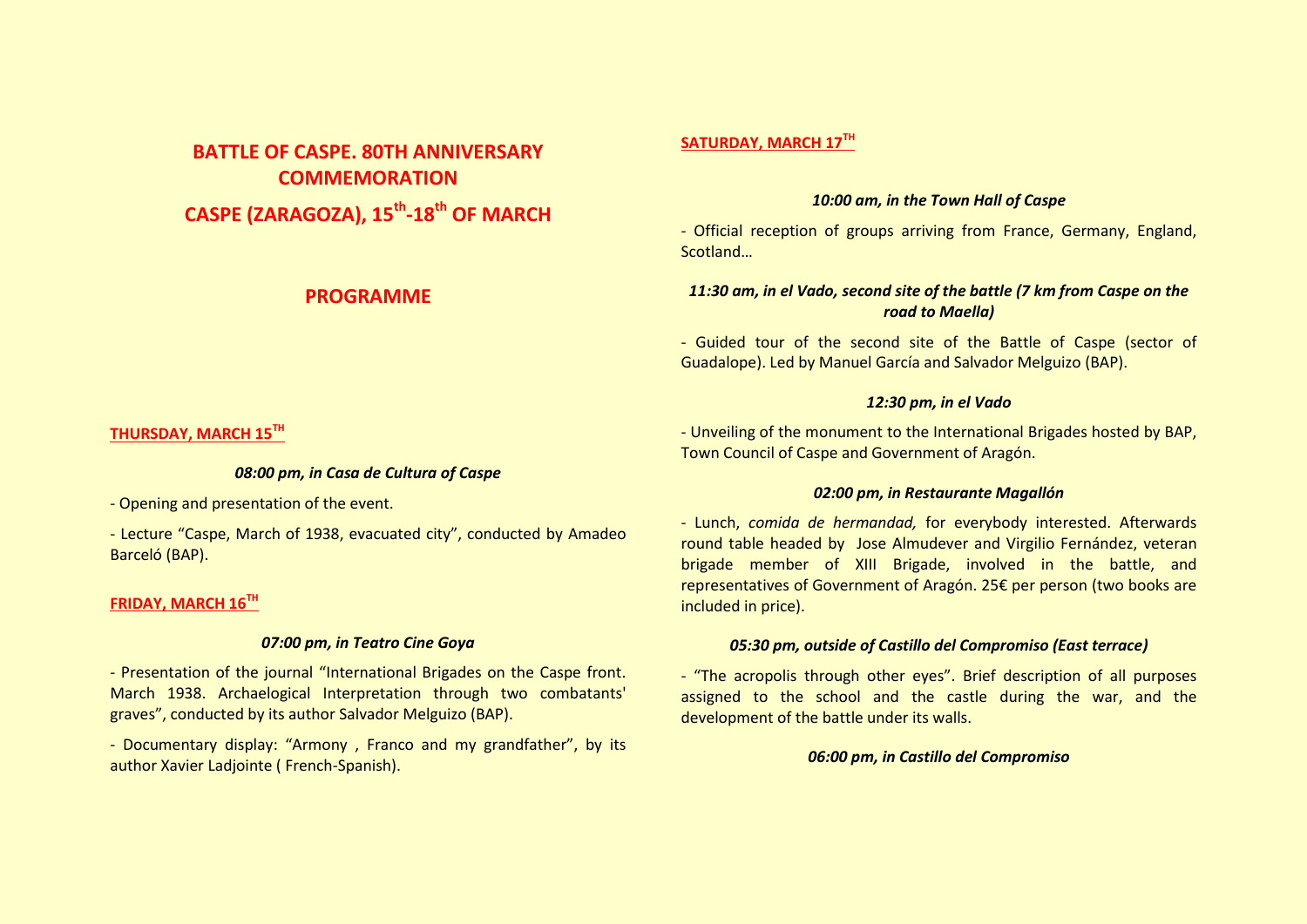#### List of papers:

- "Clarion Cycling Club and the Spanish Civil War", conducted by Stuart Walsh, Clarion Club and IBMT member, historian and Salford Working Class Movement Library volunteer in the Civil War archive section.

- "Chronicles of a forgotten battle. Defence of the Cinca's fortified line in the wake of the retreat from Caspe, (Sector Gandesa). Revisionism in the field of multidisciplinary historiography", by Aitor García, historian.

- "The International Brigades before the battle of Caspe" , by Severiano Montero, AABI member.

- " Units of the *Nacionales* that fought in Caspe", by Manuel García, BAP.

- "Some protraits of brigadists killed in the battle of Caspe" , by Claire Rol-Tanguy and Ramón Chicharro, l'ACER members.

#### **SUNDAY, MARCH 18TH**

#### *10:00 am*

#### *Starting from la plaza de Virgen*

*-* Guided tour "Caspe 1937. The capital of *Consejo de Aragon",* led by Amadeo Barcelo.

#### *12:00 pm*

*In the trenches of Plana del Pilon (Caspe-Chiprana road)*

- Guided tour of the Battle of Caspe around the first site of the battle (sector of Plana del Pilón and Alberca). Led by Manuel García and Salvador Melguizo.

#### *5:00 pm*

- Starting from Hotel Magallón. Visit to Fayón where the Ebro Battle Museum is located.

**Notes:**

- It is necessary to buy a ticket for Saturday's lunch. Places are limited so we strongly recommend that you reserve as soon as possible via e-mail: [elagitador@bajoaragonesa.org.](mailto:elagitador@bajoaragonesa.org)

Tickets will be available in the hall of Cine Goya on Friday evening and in the restaurant on Saturday if they are not sold out.

- E-mails can be sent in English.

- The themed map "Caspe 1937. The capital of *Consejo de Aragón* " will be distributed for free at arrival.

- On Monday 19th there will be a tour through Maella, Batea, Caseres and La Fatarella where the International Brigades fought after withdrawing from the Caspe front. To join, please contact Aitor García as soon as possible via e-mail: [aitor.gar.sol@gmail.com](mailto:aitor.gar.sol@gmail.com)

**Organizers:**

**Bajoaragonesa de Agitación y Propaganda and Caspe Town Hall**